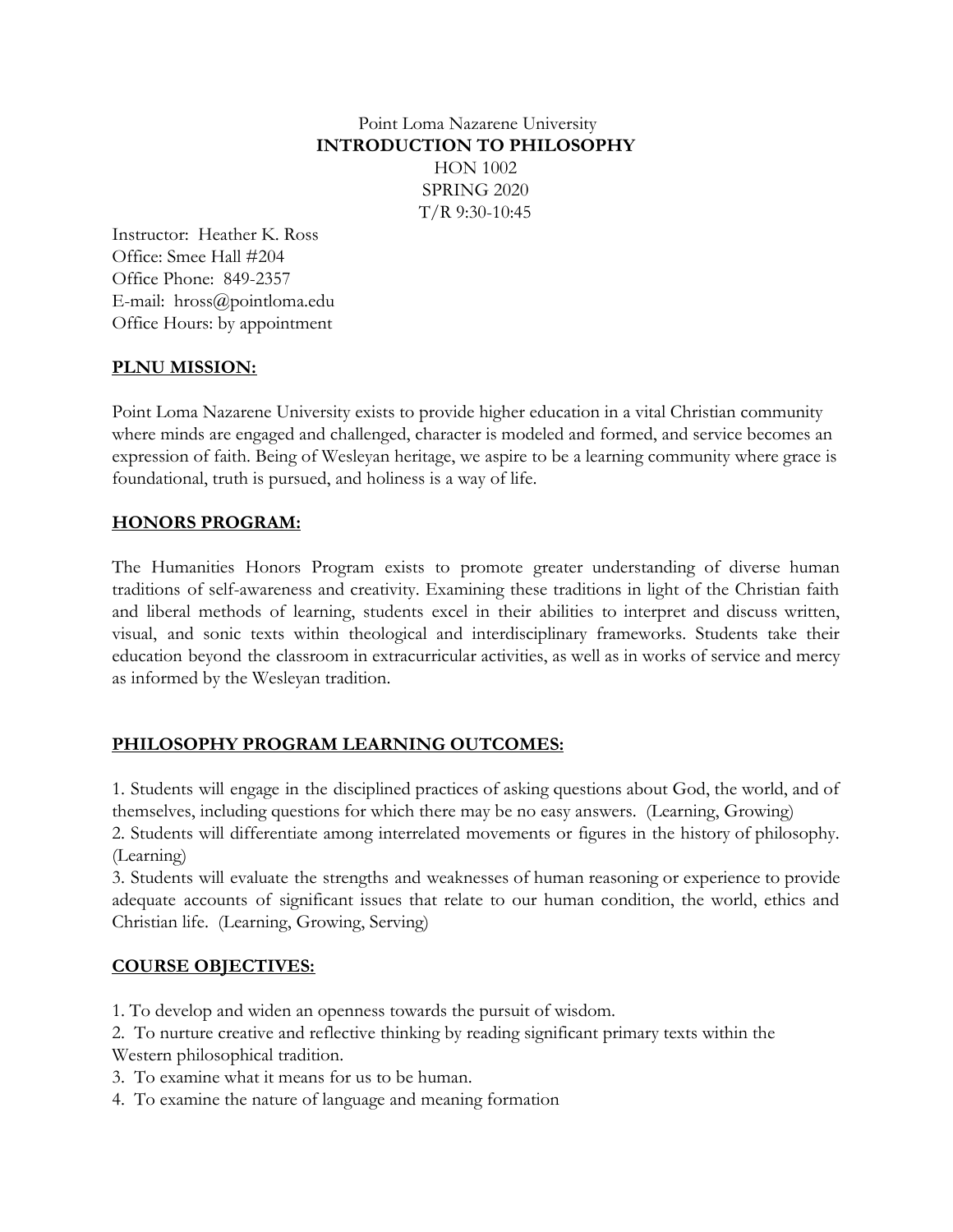5. To examine ethical questions like courage and humility.

6. To introduce several philosophical issues found in the Western tradition, including human knowledge, the relationship of the soul to the body, and the meaning of human existence.

7. To wrestle with these issues as they relate to our lives.

#### **GENERAL EDUCATION**:

PLNU provides a foundational course of study in the liberal arts, informed by the life, death, and resurrection of Jesus Christ. In keeping with the Wesleyan tradition, the curriculum equips students with a broad range of knowledge and skills within and across disciplines to enrich major study, lifelong learning, and vocational service as Christ-like participants in the world's diverse societies and cultures.

This course is a component of the University's General Education program, under the category of "Seeking Cultural Perspectives." By including this course in a common educational experience, the faculty supports the study "of human endeavors from a historical, cultural, and philosophical perspective, including developing critical appreciation of human expression – both artistic and literary" (Catalog).

# **ACADEMIC ACCOMMODATIONS:**

All students are expected to meet the minimum standards for this course as set forth by the instructor. Students with learning disabilities who may need accommodations should first discuss options and services with the Academic Support Center (ASC) during the first two weeks of the semester. The ASC, in turn, will contact professors with official notification and suggested classroom accommodations, as required by federal law. Approved documentation must be provided by the student and placed on file in the ASC prior to the beginning of the semester. If you have a diagnosed disability, please contact PLNU's Disability Resource Center (DRC) within the first two weeks of class to demonstrate need and to register for accommodation by phone at 619-849-2486 or by e-mail at DRC@pointloma.edu. See [Disability Resource Center](http://www.pointloma.edu/experience/offices/administrative-offices/academic-advising-office/disability-resource-center) for additional information.

# **INCLUSIVE LANGUAGE**:

The School of Theology and Christian Ministry is committed to the equality of women and men. Recognizing that people have often used the English language in ways that imply the exclusion or inferiority of women, the school urges students, faculty, and staff to avoid sexist language in public discourse, in classroom discussion, and in their writings. Thus, terms like "man" or "mankind" or the pronoun "he," should not be used to refer to all humans. Instead "people," "humanity," "humans," and "he or she" better acknowledge women as full persons.

# **TEXTS:**

- 1. Plato, *Five Dialogues* 0-87220-633-5
- 2.. Martin Luther King, Jr., Letter From Birmingham Jail LINK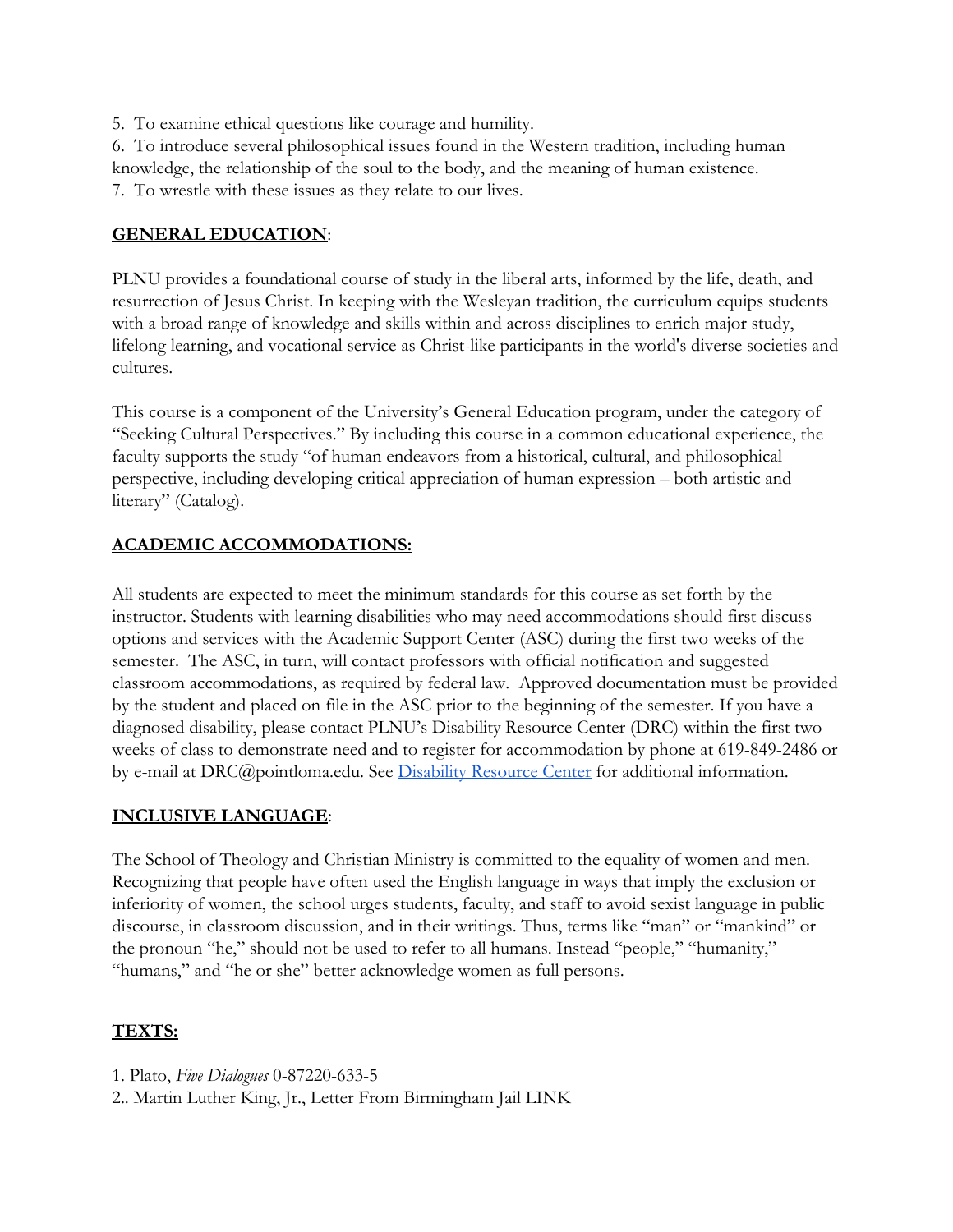- 3. Plato, *Symposium*, 9780872200760
- 4. Aristotle, *De Anima* 9781605204321
- 5. René Descartes, *Meditations On First Philosophy* 0-87220-192-9
- 6. Friedrich Nietzsche, *Twilight of the Idols* 0-87220-354-9
- 7. Søren Kierkegaard, *Fear and Trembling* 0-140-44449-1
- 8. Martin Heidegger, *Discourse on Thinking* 0-06-131459-5
- 9. Simone de Beauvoir, *2nd Sex* LINK

#### **PROCEDURE/REQUIREMENTS**:

1. We will be reading from some of the most significant **texts** in the history of Western thought. It is vitally important that you become acquainted with the primary material in order that you get a feel for not simply what the writer says, but how they make you think. I want you to be thoughtful and critical of what each of the thinkers writes, as well as of what I say in class.

2. Regular and punctual **attendance** is required for the full benefit of this class. If you are late, it is your responsibility to see me after class in order that your attendance may be recorded. Any three tardies will be recorded as one absence. Dialogue tends to spawn new ideas and creativity, so discussion will also be important. Therefore, *each* student will be expected to enter into class discussion. The extent to which this occurs, along with attendance will be considered in your final grade. *You cannot pass the class* if you miss more than six sessions. See the catalogue.

3. There will be one 4 paged typed, double-spaced **essay** on Kierkegaard's *Fear and Trembling*. It will function as the final exam and is due final exam week (to be turned in by noon, Tuesday, May 5th, hard copy in my box in Smee Hall **and** an electronic copy via Canvas). This will be explicative and formal (please follow guidelines given in the *M.L.A. Handbook, Chicago Manual of Style* or any manual of style). I will discuss my expectations for this further in class. Plagiarism will not be tolerated and will result in either zero credit for the assignment and a full grade reduction for the class or failure of the course all together. Both will result in a letter to the Provost.

4. There will be three in-class **exams**. The primary nature of each of these will be essay format unless I indicate otherwise.

5. You will write 5 reading **reflections**. The first will be an informal response to your reading of Dr. Martin Luther King's Letter from a Birmingham Jail and will be one page (250 words) in length. Due  $1/23$  by the start of class (11:00 a.m.)

The next 2 will be on Simone de Beauvoir's Introduction to *2nd Sex*. The 4th and 5th will be on Heidegger's "Memorial Address" from *Discourse on Thinking*. They should be 1 page each -typed and double spaced. The first of each will be a reflection on the reading (due the class day/time -11:00 a.m.- we discuss the figures) and the second of each will be due the day after class discussion and will be a reflection on the class period. They are meant to be informal reflections on your reading and interpretation of the texts. See the schedule for the precise due dates/times)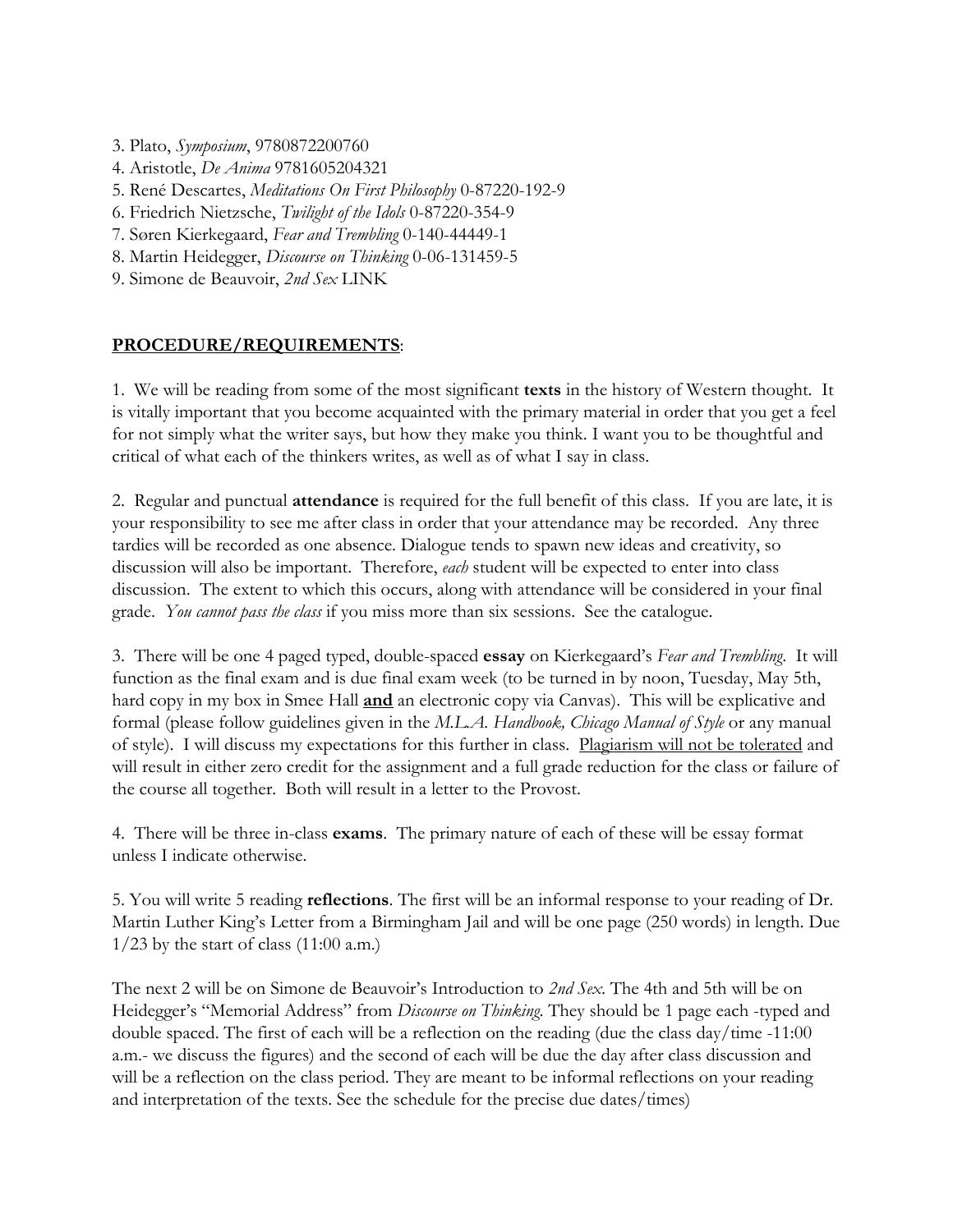6. The **grades** are based on all of these mentioned assignments. All outside assignments are due at the start of class (11:00 a.m.). I will accept no assignments late, unless you have a valid excuse. I will give no make-up exams unless you have an excused absence AND have notified me in advance. All make-up exams must be taken within one week of the exam. Do not expect to be able to make-up the exam unless I have written or spoken this to you explicitly.

|                              | <b>CLASS PARTICIPATION/</b> |               |           |                      |
|------------------------------|-----------------------------|---------------|-----------|----------------------|
| ATTENDANCE                   |                             |               |           | $2\%$ of final grade |
| PREP ASSIGNMENTS             |                             |               | $3\%$     |                      |
| <b>APOLOGY EXAM</b>          |                             |               | $22\%$    |                      |
| PLATO/ARISTOTLE EXAM         |                             |               | 23%       |                      |
| DESCARTES/NIETZSCHE          |                             |               |           |                      |
| ANSELM/EXAM                  |                             |               | $22\%$    |                      |
| MLKj REFLECTION              |                             |               | $1\%$     |                      |
| <b>SIMONE DE BEAUVOIR</b>    |                             |               |           |                      |
| <b>REFLECTION</b>            |                             |               | (1 x2) 2% |                      |
| <b>HEIDEGGER REFLECTION</b>  |                             |               | (1x 2) 2% |                      |
| FEAR AND TREMBLING ESSAY 23% |                             |               |           |                      |
| TOTAL                        |                             |               | 100%      |                      |
| 100-94% $A$                  |                             | 79-77% C+     |           | $63-60\%$ D-         |
| $93-90\%$ A-                 |                             | $76-74%$ C    |           | 59-0% F              |
| $89-87\%$ B+                 |                             | 73-70% C-     |           |                      |
| $86 - 84\%$ B                |                             | $69-67\%$ D+  |           |                      |
| $83-80\%$ B-                 |                             | $66 - 64\%$ D |           |                      |

#### PLNU POLICIES:

#### **FINAL EXAMINATION POLICY:**

Successful completion of this class requires taking the final examination on its scheduled day. The final [e](http://www.pointloma.edu/experience/academics/class-schedules)xamination schedule is posted on the **[Class Schedules](http://www.pointloma.edu/experience/academics/class-schedules)** site. No requests for early examinations or alternative days will be approved.

#### **PLNU COPYRIGHT POLICY:**

Point Loma Nazarene University, as a non-profit educational institution, is entitled by law to use materials protected by the US Copyright Act for classroom education. Any use of those materials outside the class may violate the law.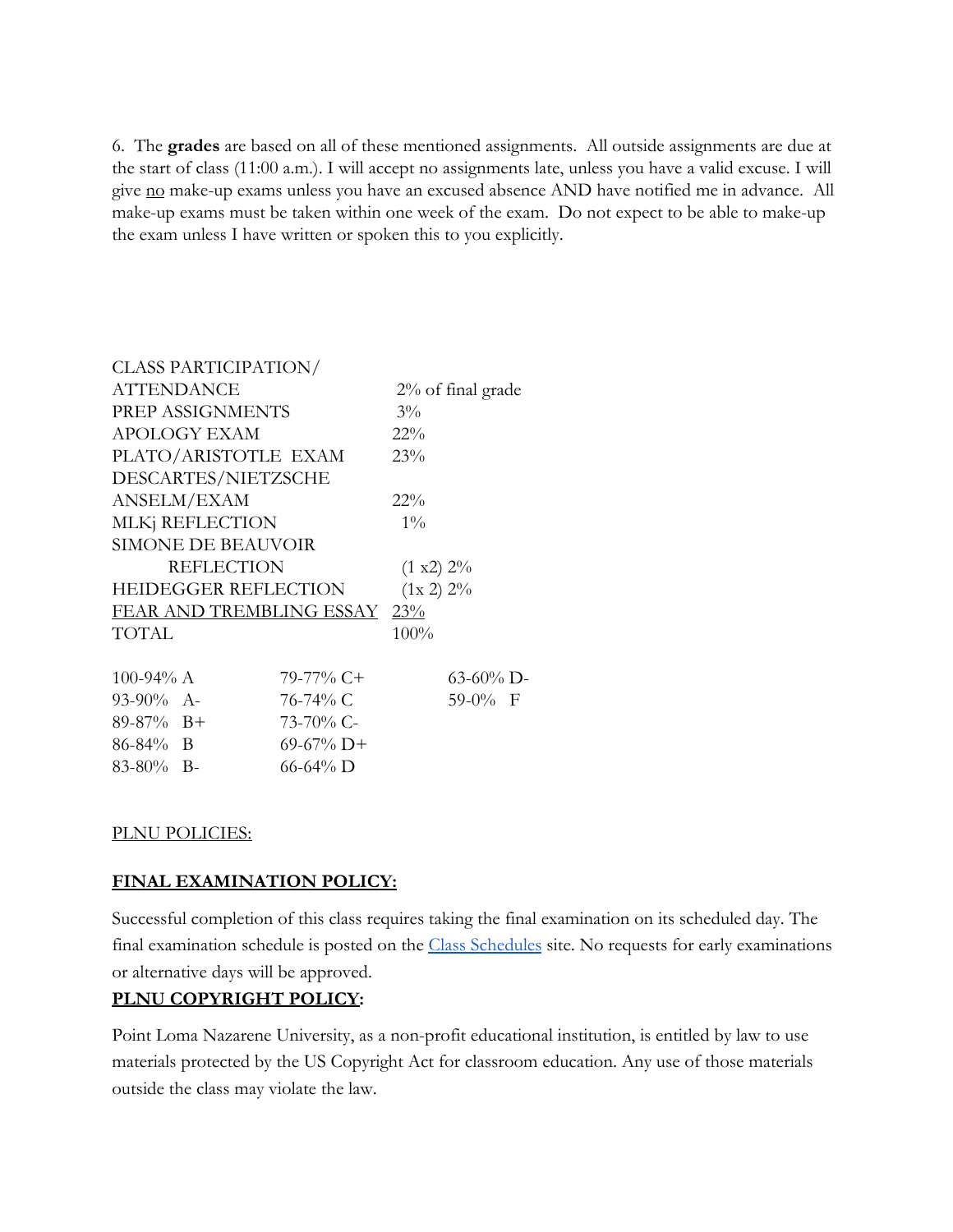#### **PLNU ACADEMIC HONESTY POLICY:**

Students should demonstrate academic honesty by doing original work and by giving appropriate credit to the ideas of others. Academic dishonesty is the act of presenting information, ideas, and/or concepts as one's own when in reality they are the results of another person's creativity and effort. A faculty member who believes a situation involving academic dishonesty has been detected may assign a failing grade for that assignment or examination, or, depending on the seriousness of the offense, for the course. Faculty should follow and students may appeal using the procedure in the univ[e](http://catalog.pointloma.edu/content.php?catoid=18&navoid=1278)rsity Catalog. See [Academic Policies](http://catalog.pointloma.edu/content.php?catoid=18&navoid=1278) for definitions of kinds of academic dishonesty and for further policy information.

#### **PLNU ATTENDANCE AND PARTICIPATION POLICY:**

Regular and punctual attendance at all classes is considered essential to optimum academic achievement. If the student is absent from more than 10 percent of class meetings, the faculty member can file a written report which may result in de-enrollment. If the absences exceed 20 percent, the student may be de-enrolled without notice until the university drop date or, after that date, receive the appropriate grade for their work and participation. See [Academic Policies](http://catalog.pointloma.edu/content.php?catoid=18&navoid=1278) in the Undergraduate Academic Catalog.

#### **SCHEDULE**: A Guideline for the Semester

1/16 Introduction to the Course 1/21 **Apology discussion questions due** 1/21-28*Apology* 1/23 Read and write a 1 page response Martin Luther King, Jr.'s ["Letter from a Birmingham Jail"](http://pointloma.idm.oclc.org/login?url=http://search.ebscohost.com/login.aspx?direct=true&db=aph&AN=134398805&site=ehost-live) 1/30 *Apology* **Exam** 2/4 Plato –1st ½ *Meno* 2/6 Plato –2nd half *Meno* 2/11 Plato –*Symposium* pp. 25-44 2/13 Attend Wiley Lecture (February 12-14) No Class 2/18 Plato -*Symposium* pp.45-64 2/20 Aristotle *De Anima* pp.47-63 2/25 Aristotle pp. 63-71 2/27 Aristotle pp. 73-90 3/3 Aristotle pp. 90-103 3/5 **Plato/Aristotle Exam** 3/9-13 Spring Break 3/17 Augustine, Anselm, etc. 3/19 Descartes –first 1/3 of The *Meditations* 3/24 Descartes -2nd 1/3 of The *Meditations* 3/26 Descartes –Finish *Meditations* 3/31 Nietzsche – *Twilight of the Idols* –read 1st half- Question from the text **due** by the start of class 4/2 Nietzsche –finish *Twilight of the Idols -*Question from the text **due** by the start of class